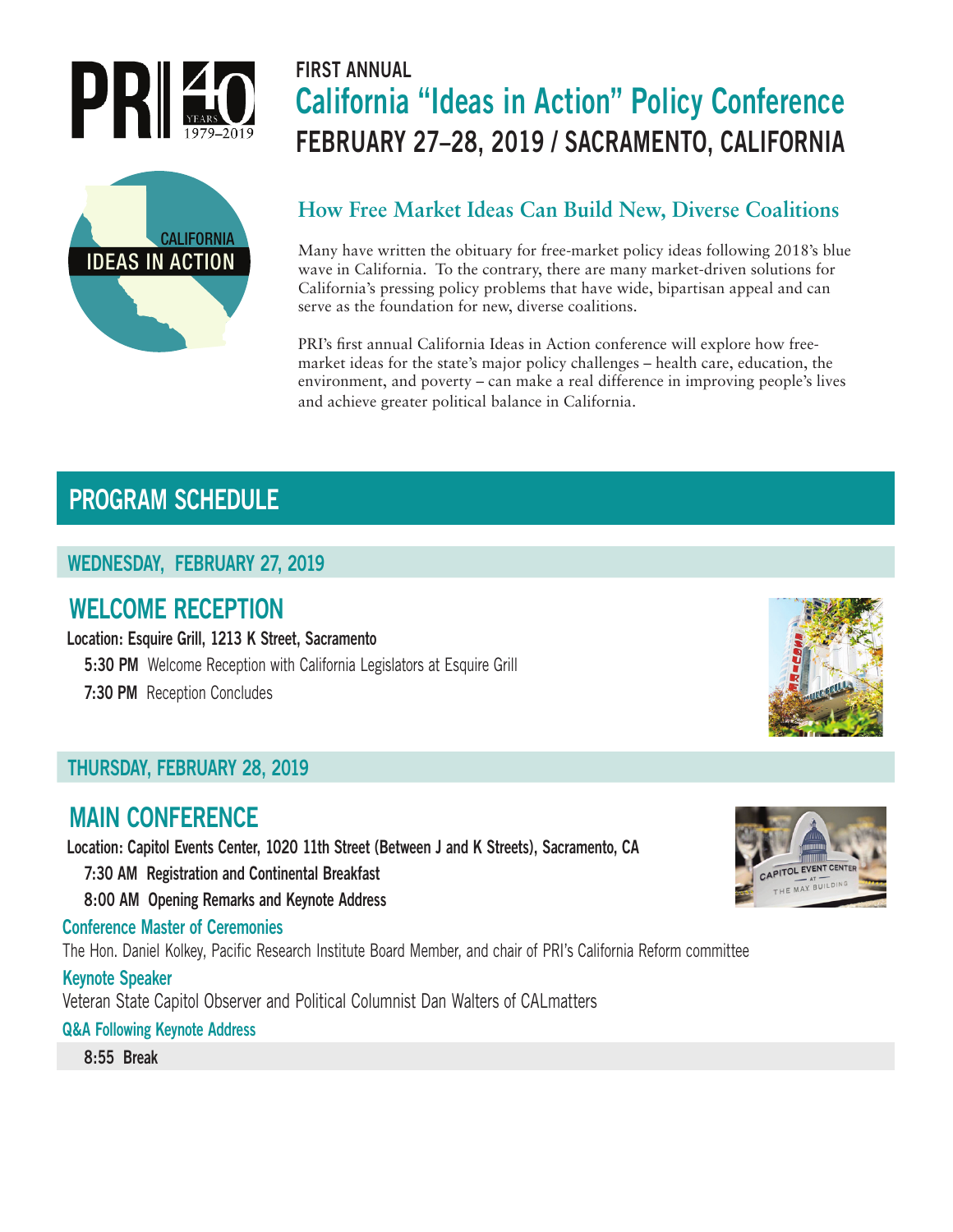#### **9:00 Panel: Free-Market Solutions to California's Health Care Challenges**

Health care will be at the top of this year's agenda. Proposals are expected to create a destructive single-payer health care system, impose new mandates on prescription drugs that will hurt innovation, and have government try and dictate people's food choices on organics and GMO's. PRI's health care experts will discuss how these proposals would hurt Californians, and how market-based health care policy ideas can better address the state's health care challenges without bankrupting the state.

#### **Speakers:**

- Sally C. Pipes, PRI President, CEO, and Thomas W. Smith Fellow in Health Care Policy
- Dr. Wayne Winegarden, PRI Senior Fellow in Business and Economics
- Henry I. Miller, MS, MD, PRI Senior Fellow in Health Studies

#### **9:45 Break**

#### **9:50 Panel: The Benefits of Charter Schools – Choosing Diversity**

Every day, charter schools play an important role in meeting the diverse needs of California's students. State education reform leaders will share real-life charter school success stories and explore ideas policymakers can embrace to strengthen charter school laws and expand school choice options.

#### **Speakers:**

- Lance Izumi, Senior Director of PRI's Center of Education
- Bill Lucia, President and CEO, EdVoice
- Dr. Margaret Fortune, Board Chair, California Charter Schools Association

#### *Includes screening of PRI's "Welcome to Change" mini-documentary on charter schools*

#### **10:35 Break**

#### **10:40 Panel: Legislating Energy Poverty**

Public opinion polls show that most Californians see climate change as a serious threat to the state's economy and quality of life. However, the state's approach is hurting people in poor, rural, inland, and minority communities. Policy experts and energy leaders will explore how market-driven policies can more effectively and affordably chart California's energy future.

#### **Speakers:**

- Dr. Wayne Winegarden, PRI Senior Fellow in Business and Economics
- Nick Loris, Herbert and Joyce Morgan Fellow in Energy and Environmental Policy, Heritage Foundation
- Leah Silverthorn, Policy Advocate, California Chamber of Commerce
- John C. Gamboa, California Community Builders

#### **11:25 Break**

#### **11:30 Panel: How Non-Profits and Private Charities Can More Effectively Lift People Out of Poverty**

There are many well-intentioned government anti-poverty programs in California, but private charities and non-profits have proven to be just as effective – if not more so – in getting people back on their feet. Policy experts and leaders on the front lines will share their experiences and discuss how out-of-the-box thinking can help alleviate poverty and reduce homelessness.

#### **Speakers:**

- Kerry Jackson, Fellow, PRI's Center for California Reform (Moderator)
- Michele Steeb, Saint John's Program for Real Change
- Damon Dunn, PRI Fellow in Business and Economics

Other speakers to be announced.

#### **12:15 Conference Concludes**

## **12:30–4PM LUNCH AND WINE TASTING TOUR**  AT OLD SUGAR MILL (INVITE ONLY)

Located just 15 minutes from downtown Sacramento, the Old Sugar Mill hosts fifteen unique wineries offering varietals from all over Northern California. VIP guests will be transported from the Capitol Events Center for an afternoon of networking and policy discussion, arriving back in Downtown Sacramento at 4:30 pm.

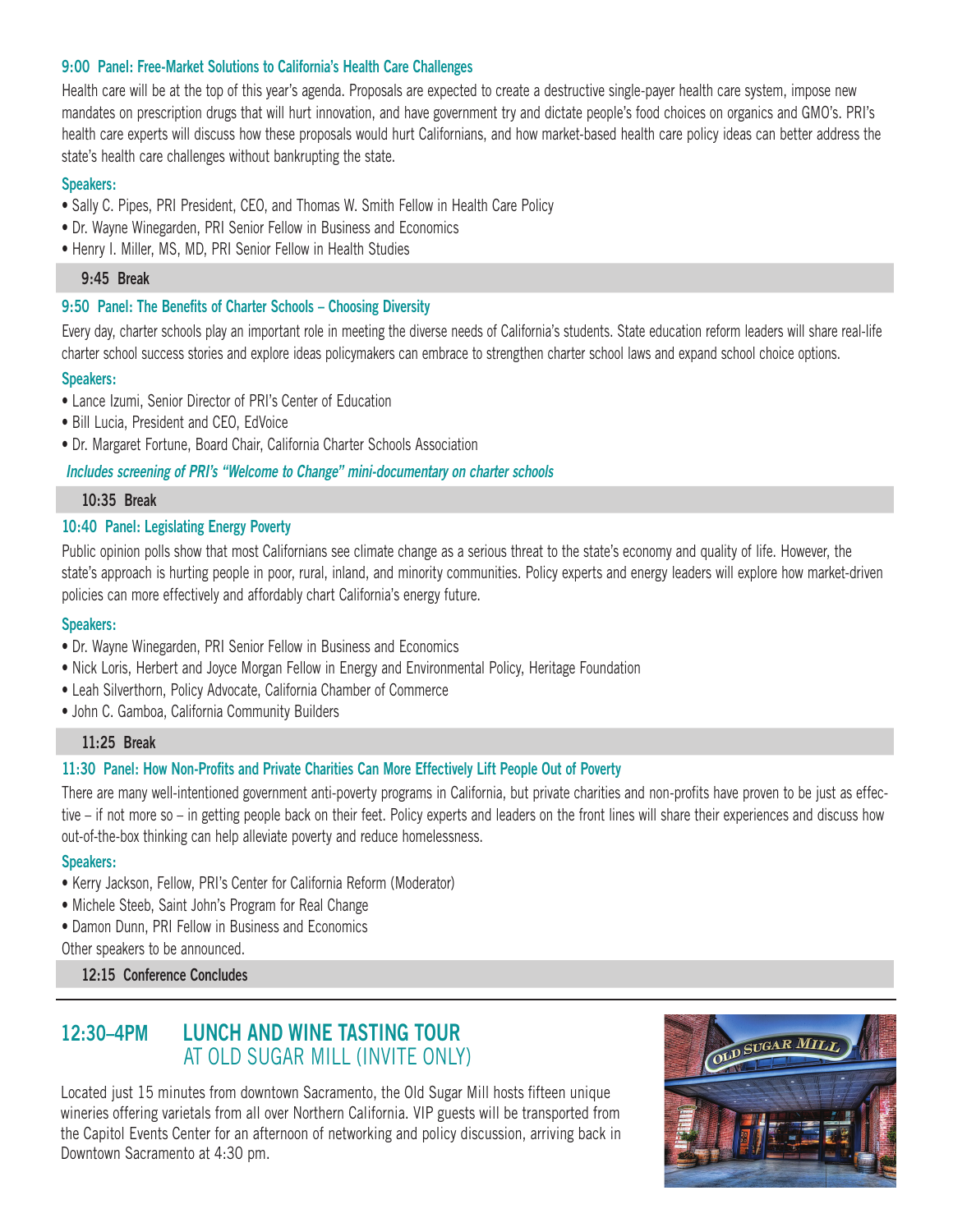

# **FIRST ANNUAL California "Ideas in Action" Policy Conference FEBRUARY 27–28, 2019 / SACRAMENTO, CALIFORNIA**

# **SPONSORSHIP OPPORTUNITIES**

Below are sponsorship opportunities for PRI's First Annual California Ideas in Action conference in Sacramento. For questions or more information, please contact Laura Dannerbeck, Events Consultant, at ldannerbeck@pacificresearch.org or (415) 250-9206.

## **PIONEER SPONSOR: \$5,000**

- Ticket(s) to all panel sessions, Wednesday welcome reception, Thursday breakfast
- Tickets to invitation-only wine tasting tour at Old Sugar Mill on Thursday afternoon
- Sponsor name/logo listed on signage prominently displayed at event
- Sponsor name/logo listed in conference program
- Preferred seating at conference
- Complimentary copies of recent PRI books and studies

## **LIBERTY SPONSOR: \$1,000**

- Ticket(s) to all panel sessions, Wednesday welcome reception, Thursday breakfast
- Tickets to invitation-only wine tasting tour at Old Sugar Mill on Thursday afternoon
- Sponsor name/logo listed on signage prominently displayed at event
- Sponsor name/logo listed in conference program
- Complimentary copies of recent PRI books and studies

## **FREEDOM SPONSOR: \$500**

- Ticket(s) to all panel sessions, Wednesday welcome reception, Thursday breakfast
- Sponsor name/logo listed in conference program
- Complimentary copies of recent PRI books and studies

## **INDIVIDUAL REGISTRATION: \$50**

- Ticket(s) to all panel sessions, Wednesday welcome reception, Thursday breakfast
- Complimentary copies of recent PRI books and studies